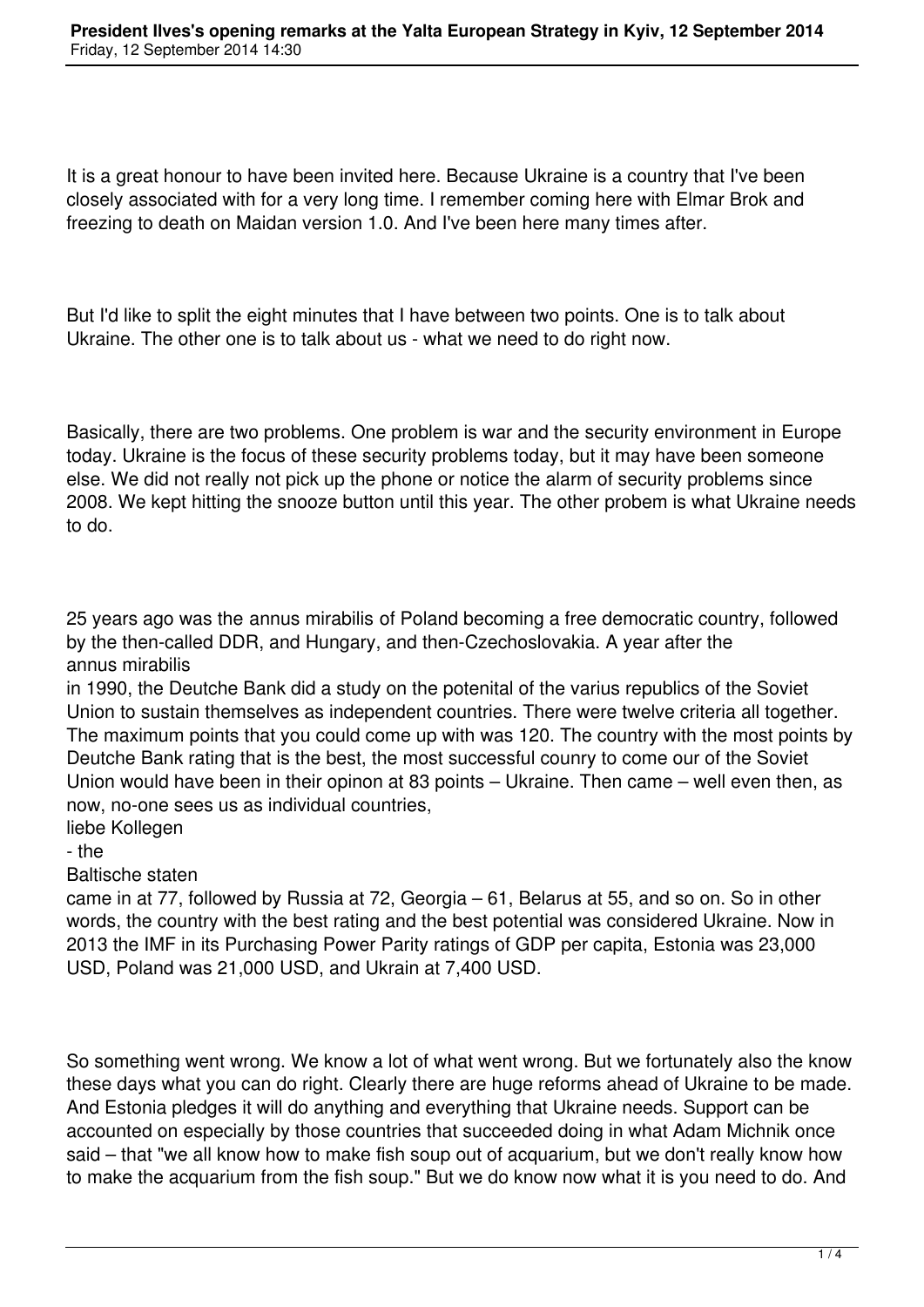the experience precisely of those countries, who have gone through that process successfully, are the ones that should be most involved in the reforms that Ukraine needs to make.

I see Anders Aslund here, who is the greatest expert on the post-Soviet transformations – he's the man who I assume is also heavily involved with any genuine transformation. There are clear things we know now empirically, looking back at how countries failed, what they did rong, what they did right, and what the prescriptions are. That is clearly the responsibility of Europe – so-called old and so-called new- to do that. Though, I wish we could get rid of that disctinction.

One of the things is that on Transparency International list of corrpution studies, Estonia is on position 28. It is interesting that we are in the upper good half of the European Union. And many of the countries in the less good half of the European Union were the so-called old members. I think that's good to keep in mind that transformation is even within the European Union. I heard a little lections as a Foreign Minister 18 years ago about "oh, you, corrupt little East Europeans,"- and today some of those saying that then to us, are way behind.

I mention that not because of gloating – although there's a little bit of that, too – but mainly to say that you can get to the top. And you can do that being a former Soviet Republic. That will require a good amount of understanding by those who are fortunate enough these days to have GDPs per capita far higher than even the best of the the so called new members. So that is one point – the reform process.

But you cannot have a reform process when you are having a war. You can try. And President Poroshenko is trying to do that and it is a Herculean task. To try to reform your country domestically while you are fighting a war on your own territory. I don't know of anyone in history who'se really managed to do that, but, with President Poroshenko you can make a start.

This is where all the rest of us come in. Basically, we have to admit to ourselves – be in in the case of NATO-Russia Founding Act or anything else – that the old rules unfortunately no longer apply and the fundamental architecture of security in Europe is gone. The first thing that was destroyed that we saw was what we thought received a definitive answer on 8 May 1945 – the annexation of territory on the basics of co-ethnics abroad. Otherwise known as Anschluss, which we saw with the Sudetenland. And know, having thought that this was gone forever, we have seen this happen in Ukraine.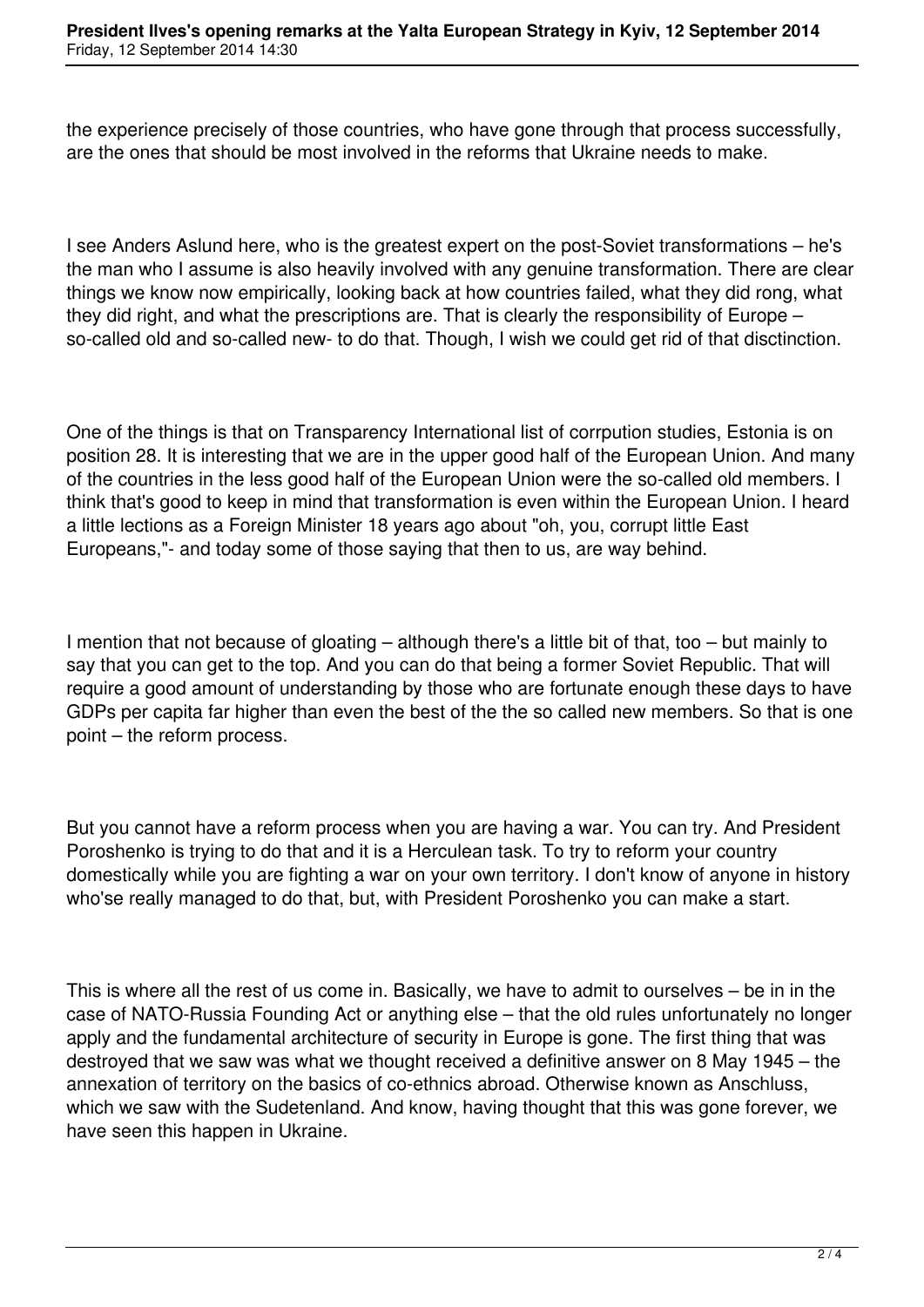1945, another basic premise of the post-WWII architecture was the prohibition of aggression, the UN Charter – it no longer holds. Then, the fundamental basis of the security in Europe – the Helsinki Final Act of 1975, which forbids aggression, changing borders by use of force, threat of force – that no longer applies.

We have just seen in this annus horribilis of 2014 the fundamental, basic, core tenets of the security in Europe just thrown out the window. And then of course, there is the 1990 Paris Charter, where they did not let us Estonians in, but at least the Poles and the Czechs and the Hungarians did – that said that every country has the right to make its own decisions on its security arrangements.

What we have seen in the 2013-2014 is that not even the mention of joining NATO can be seen as a reason to dismember and invade a country. The desire to have an Association Agreement with the European Union – that's not even the EU membership. I was the permanent rapporteur on the Association Agreement for Albania when I was in the European Parliament. It got a lot better to be an associate member, but it's not full membership. Already moving towards Europe is enough to create what we've seen. Forget the Paris Charter of 1990.

So that's why I'm sometimes amazed to see people saying, "well, we cannot change the NATO-Russia Founding Act." Which no-one seems to have read, because it says in 1997, "in the current and foreseeable security environment," we will not do this, this, and this. Unfortunately, none of that was foreseen in 1997, when Boris Yelstin was still the President.

So it is up to Europe to make all of this stop. Ukraine's job will be in the next decades to reform itself. Europe's job is to restore and re-establish some sense of security. Some sense of agreements that we can trust in Europe to hold to that were in all of the steps that I mentioned: no annexation of territory, because of co-ethnics, no aggression, no changing of borders through military means or threat of force, and the right of the Paris Charter of every country to make its own choises of their own security arragements.

I'm increasingly upset by the arguments made in democratic liberal Europe that "of course, this is part of Russia's sphere of influence" or as we saw in the current issue of Foreign Affairs by John Mersheimer ("The Tradgedy of the Great Powers") talking that it was Europe's fault that Ukraine is where it is today. No, Ukraine has as an independent sovereign nation made its Europen choice, and it is suffering a war because of that.